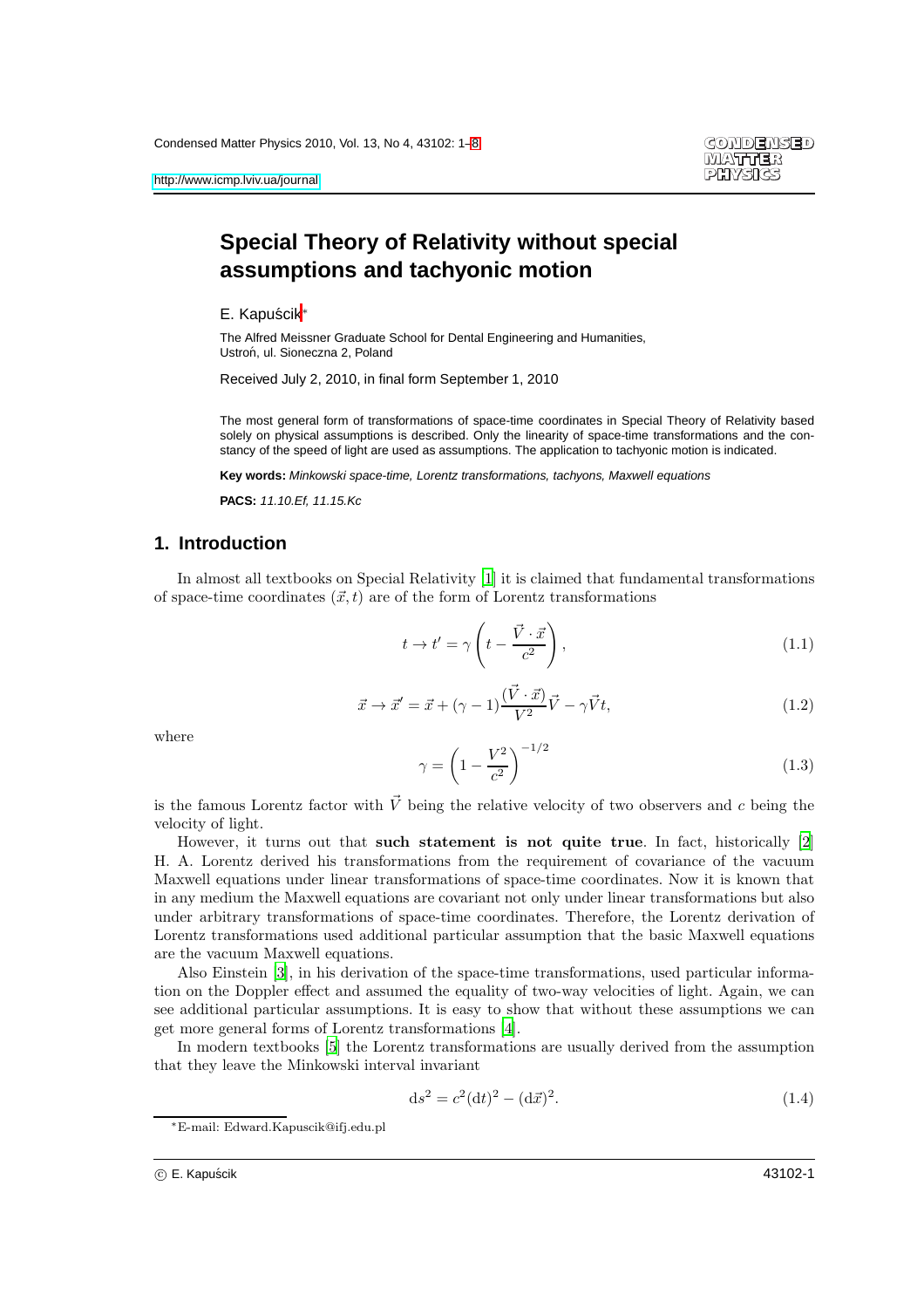#### It is quite understandable that all approaches of this kind use additional assumptions without sufficient physical justification!

In the present paper, which I dedicate to Professor N.N. Bogolyubov (Jr.), we shall present a new derivation of fundamental transformations of space-time coordinates based solely on physical assumptions. As a result, we get a slightly more general form of fundamental transformations of space-time coordinates. Based on this new form of Lorentz transformations we show that in the framework of Special Relativity we may equally well describe both sub- and super-luminal motions.

### **2. Physical approach to Special Relativity**

To begin with, let us recall that Special Relativity is based only on two physically justified assumptions:

- The uniform motion is an invariant notion.
- There exists an invariant velocity.

From the first assumption we have the following transformations:

$$
t \to t' = At + B_k x^k, \tag{2.1}
$$

$$
x^k \to x'^k = D_j^k x^j + E^k t \tag{2.2}
$$

with some yet unknown coefficients  $A, B_k, D_j^k$  and  $E^k$ . Here the summation over the repeated indexes is meant.

From these transformations we get the following transformation rule for velocities of motions

$$
v^{k}(t) = \frac{\mathrm{d}x^{k}(t)}{\mathrm{d}t} \to v'^{k}(t') = \frac{\mathrm{d}x'^{k}(t')}{\mathrm{d}t'} = \frac{D_{j}^{k}v^{j}(t) + E^{k}}{A + B_{k}v^{k}(t)}.
$$
\n(2.3)

The requirement of the existence of an invariant velocity  $\vec{C}$  means that the length of this velocity should be the same in each reference frame. Therefore, for the velocity  $\vec{C}$  we have

$$
\vec{C}^{'2} = \vec{C}^2 \tag{2.4}
$$

and in view of the transformation rule (1.3) for velocities, this leads to the relation

$$
\vec{C}^2 \left[ A + B_k C^k \right]^2 = \sum_{k=1}^3 \left[ D_j^k C^j + E^k \right] \left[ D_l^k C^l + E^k \right]. \tag{2.5}
$$

We may treat this relation as an equation for the square of the invariant velocity  $\vec{C}^2$  which [\[4](#page-6-4)] may have no solution, one solution or two solutions either of the same modulus or quite different. Let us consider the case when the solution of  $(1.5)$  is the square of the usual velocity of light. In a more general case, equation (1.5) may have two solutions that correspond to the inequality of two-way velocities of light. Equation (1.5) leads to some conditions on the parameters  $A, B_k, D_j^k$ and  $E^k$ . Having solved these conditions, we arrive at the following general form of space-time transformations

$$
t \to t' = At + \vec{B} \cdot \vec{x},\tag{2.6}
$$

$$
\vec{x} \to \vec{x}' = \sqrt{A^2 - c^2 \vec{B}^2} (\vec{R}\vec{x}) + \frac{A - \sqrt{A^2 - c^2 \vec{B}^2}}{\vec{B}^2} (\vec{RB})(\vec{B} \cdot x) + c^2 (\vec{RB}). \tag{2.7}
$$

Here A and  $\vec{B}$  are arbitrary parameters and R denotes an arbitrary orthogonal matrix. The transformations make sense only if

$$
A^2 - c^2 \vec{B}^2 > 0. \tag{2.8}
$$

We shall see below that this condition leads to a restriction on velocities of motion.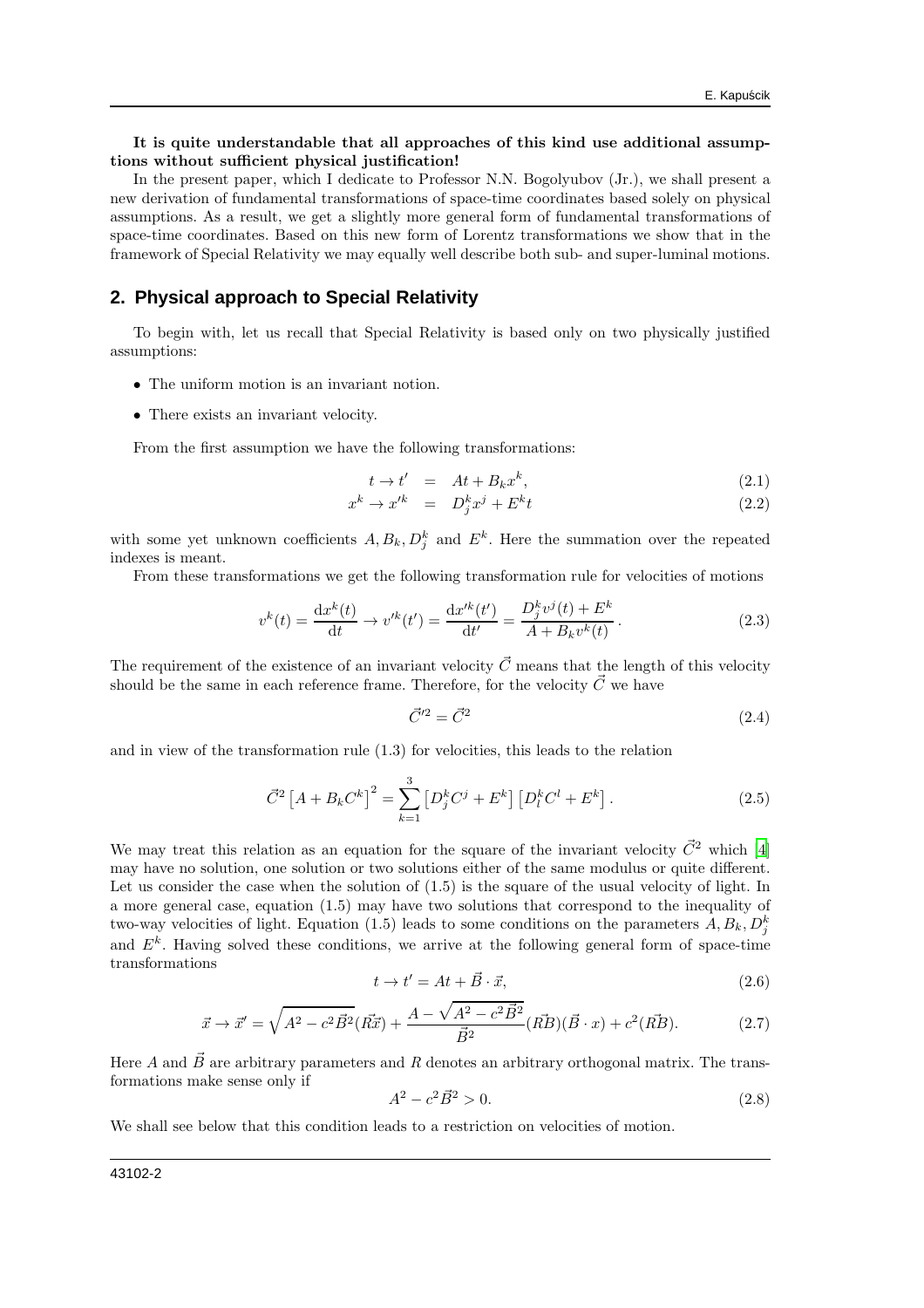Standard Lorentz transformations (0.1) and (0.2) are obtained with the choice

$$
A = \gamma, \qquad \vec{B} = -\frac{\gamma}{c^2}\vec{V}, \qquad R = I. \tag{2.9}
$$

In two-dimensional space-time, the transformations (1.6) and (1.7) reduce to

$$
t' = At + Bx, \t(2.10)
$$

$$
x' = Ax + c^2 Bt. \tag{2.11}
$$

For brevity, we shall refer to our form of Lorentz transformations as the  $A, B, C$  form of Lorentz transformations.

In N-dimensional space-time, the Jacobian of generalized Lorentz transformations is equal to

$$
J = \left(A^2 - c^2 \vec{B}^2\right)^{N/2}.\tag{2.12}
$$

Correspondingly, in two-dimensional space-time we have:

$$
J = A^2 - c^2 B^2,
$$
\n(2.13)

in three-dimensional space-time we have:

$$
J = \left(A^2 - c^2 \vec{B}^2\right)^{3/2} \tag{2.14}
$$

and in four-dimensional space-time we have:

$$
J = \left(A^2 - c^2 \vec{B}^2\right)^2.
$$
 (2.15)

The  $A, B, C$  transformations form a group with the following group composition law

$$
A_{2,1} = A_2 A_1 + c^2 (\vec{B}_2 \cdot \vec{B}_1), \tag{2.16}
$$

$$
\vec{B}_{2,1} = \sqrt{A_1^2 - \vec{B}_1^2 c^2} R_1^{-1} \vec{B}_2 + \frac{A_1 - \sqrt{A_1^2 - \vec{B}_1^2 c^2}}{\vec{B}_1^2} (\vec{B}_2 \cdot R_1 \vec{B}_1) \vec{B}_1 + A_2 \vec{B}_1. \tag{2.17}
$$

The composition law for space rotations is much more complicated. In fact, having twice repeated the space-time transformations (1.6) and (1.7) we arrive at the composed rotation matrix  $R_{21}$  of the form

$$
R_{21} = \Omega_{21}(A_2, \vec{B}_2, R_2; A_1, \vec{B}_1, R_1)R_2R_1, \qquad (2.18)
$$

where  $\Omega_{21}$  is an orthogonal matrix which satisfies the following equation

$$
\sqrt{A_2^2 - c^2 \vec{K}} \vec{K} + \frac{A_2 - \sqrt{A_2^2 - c^2 \vec{L}}}{\vec{L}^2} (\vec{K} \cdot L) \vec{L} + A_1 \vec{L} =
$$
  

$$
\Omega_{21} \left[ \sqrt{A_1^2 - c^2 \vec{K}^2} \vec{L} + \frac{A_1 - \sqrt{A_1^2 - c^2 \vec{K}^2}}{\vec{K}^2} (\vec{K} \cdot \vec{L}) \vec{K} + A_2 \vec{K} \right].
$$
 (2.19)

Here

$$
\vec{K} = R_2 R_1 \vec{B}_1, \qquad \vec{L} = R_2 \vec{B}_2. \tag{2.20}
$$

Unfortunately, it is not easy to solve equation (1.19)and find an explicit form of  $\Omega_{21}$ . It certainly is an orthogonal matrix because the lengths of vectors on both sides of (1.19)are the same and equal to

$$
\left(A_2\vec{K} + A_1\vec{L}\right)^2 + c^2\left[ (\vec{K} \cdot L)^2 - \vec{K}^2 \vec{L}^2 \right].
$$
\n(2.21)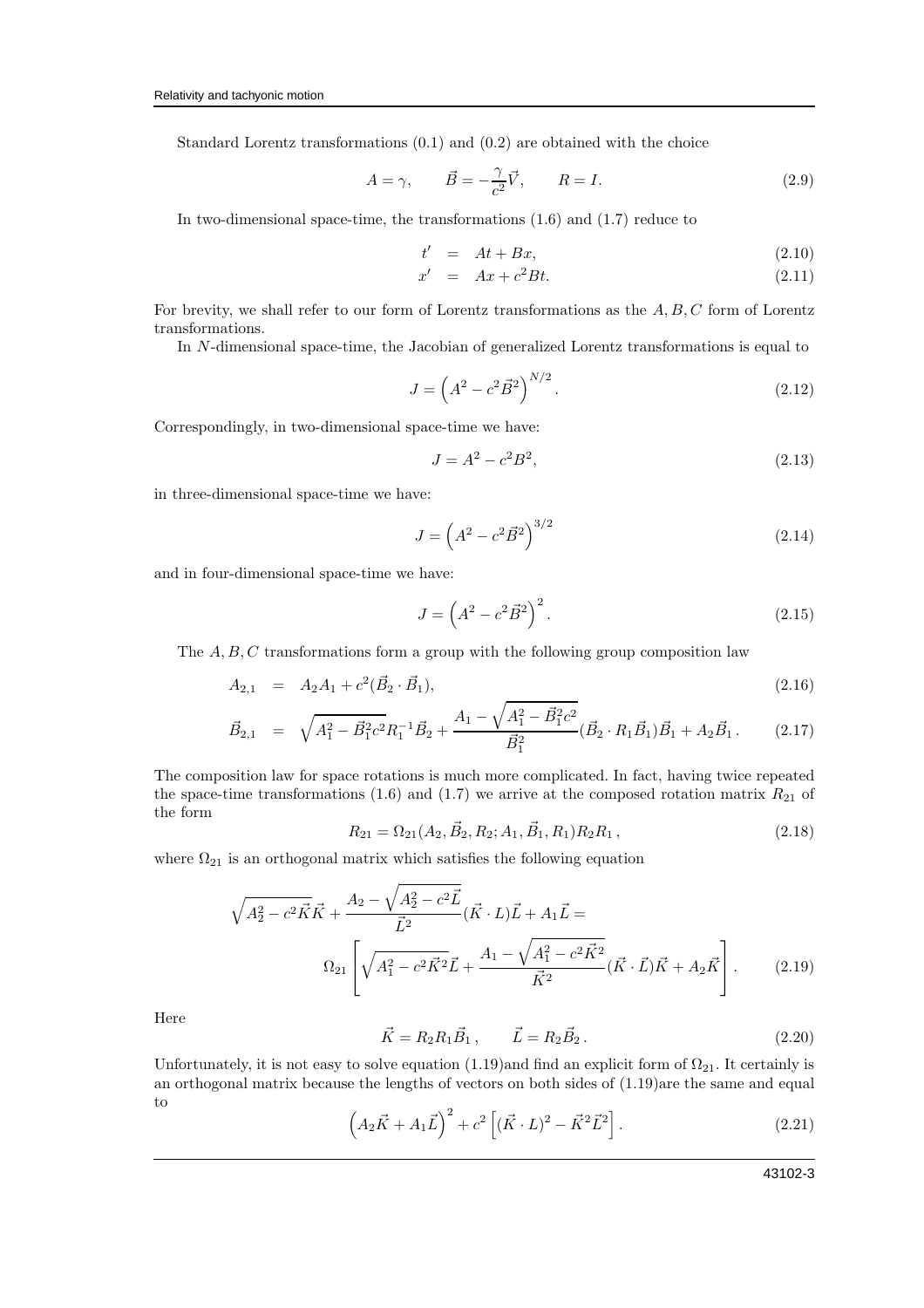From (1.19)it is clear that the vectors in both sides of (1.19)lie in the plane spanned by the vectors  $\vec{K}$  and  $\vec{L}$ . The rotation  $\Omega_{21}$ , therefore, is around the axis parallel to  $\vec{K}\times\vec{L}$ . The angle of this rotation may be calculated from the scalar product of the vectors on both sides of (1.19).

In standard treatments of Special Relativity, the problem of combining two rotations is not well-understood [\[7\]](#page-6-6) and there is a widely accepted erroneous suggestion that a correction of the composition law of two Lorentz transformations by an additional rotation is needed. As a matter of fact, our treatment of Lorentz transformations shows that no correction of the group theoretical composition law is needed. The correct statement is that Lorentz transformations without rotations do not form a subgroup of space-time transformations because the composition of two Lorentz transformations with  $R_1 = R_2 = I$  is a Lorentz transformation with  $R_{21} \neq I$ . It is a specific property of Lorentz transformation that there always takes place an additional relativistic rotation.

The neutral element for the composition laws (1.16)and (1.17) is given by  $A = 1$ ,  $\vec{B} = 0$ , R=I. The parameters of the reverse transformation are given by

$$
A^{-} = \frac{A}{A^{2} - \vec{B}^{2}c^{2}}, \qquad \vec{B}^{-} = -\frac{\vec{RB}}{A^{2} - \vec{B}^{2}c^{2}}, \qquad R^{-} = R^{-1}.
$$
 (2.22)

### **3. Velocities of motion**

From the transformation rules (1.6) and (1.7) for space-time coordinates we get the following transformation rule for velocities of motion

$$
\vec{V}' = \frac{\sqrt{A^2 - c^2 \vec{B}^2} (R\vec{V}) + \frac{A - \sqrt{A^2 - c^2 \vec{B}^2}}{\vec{B}^2} (R\vec{B}) (\vec{B} \cdot \vec{V}) + c^2 (R\vec{B})}{A + \vec{B} \cdot \vec{V}}.
$$
(3.1)

Assuming that there exists a reference frame (for which we choose unprimed coordinates) in which a physical object is at rest we find that in a transformed reference system this object moves uniformly with the velocity (we omit the unnecessary prime on the left hand side)

$$
\vec{V} = \frac{c^2}{A} R\vec{B}.
$$
\n(3.2)

Using this relation in the formula for Lorentz transformations (1.6) and (1.7), we may replace  $\vec{B}$ by  $\frac{A}{c^2}R^{-1}\vec{V}$  and arrive at the following form of the Lorentz transformations

$$
t' = A \left[ t + \frac{(\vec{V} \cdot R\vec{x})}{c^2} \right],
$$
\n(3.3)

$$
\vec{x}' = A \left[ \sqrt{1 - \frac{\vec{V}^2}{c^2}} (R\vec{x}) + \left( 1 - \sqrt{1 - \frac{\vec{V}^2}{c^2}} \right) \frac{\left( \vec{V} \cdot R\vec{x} \right)}{\vec{V}^2} \vec{V} + \vec{V}t \right].
$$
\n(3.4)

This is almost the same as the standard Lorentz transformation with the exception of the arbitrary factor A. Assuming that this factor is a function of the velocity  $\vec{V}$  the composition rule

$$
A(\vec{V}_{21}) = A(\vec{V}_2)A(\vec{V}_1)\left(1 + \frac{\vec{V}_1 \cdot \vec{V}_2}{c^2}\right)
$$
\n(3.5)

becomes a functional equation for the function  $A(\vec{V})$  with the only solution

$$
A = \gamma. \tag{3.6}
$$

Here, of course,  $\vec{V}_{21}$  denotes the relativistic composition of the velocities  $\vec{V}_1$  and  $\vec{V}_2$ . However, we stress the fact that the choice (2.6) is not dictated by Special Theory of Relativity.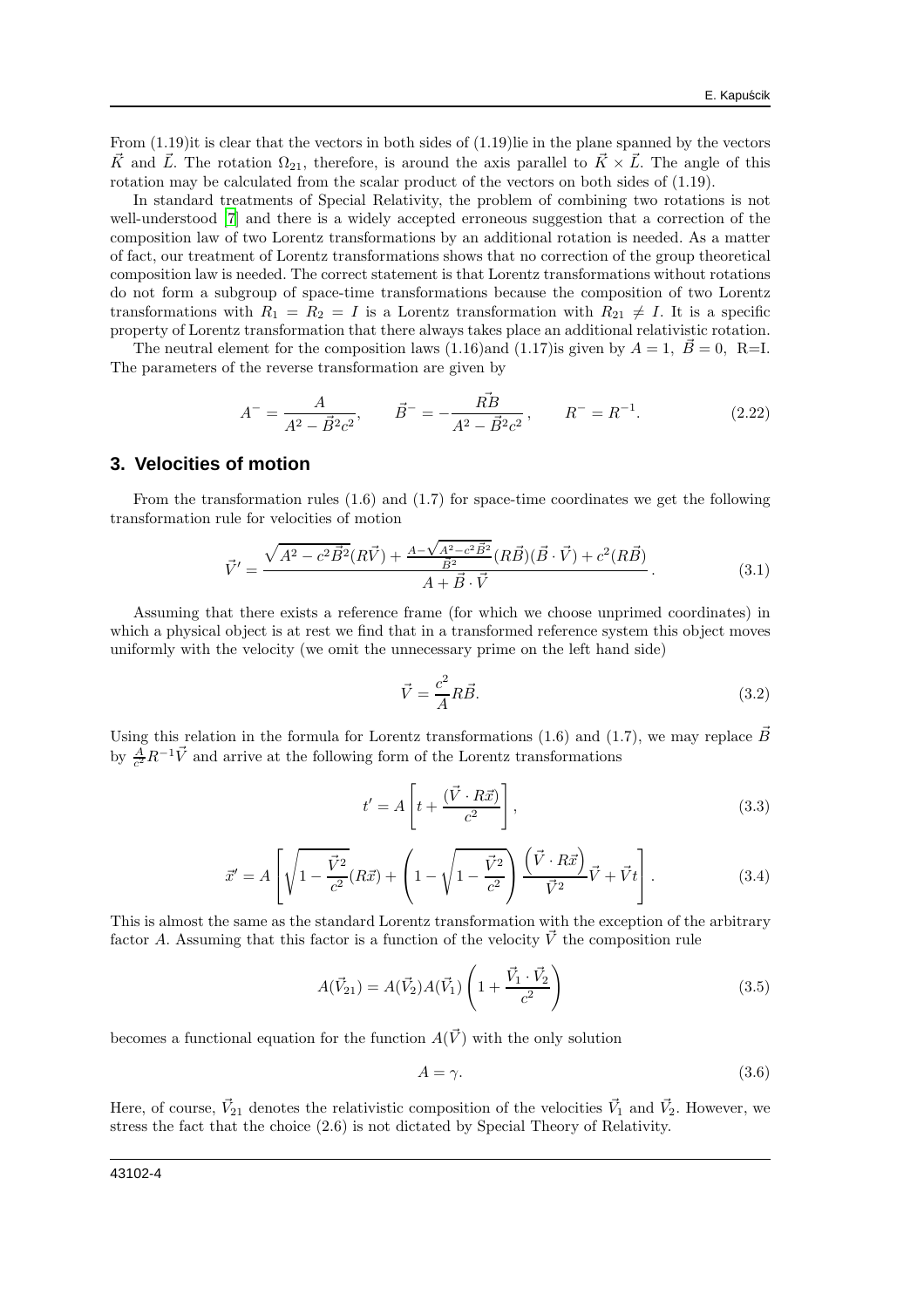It is clear that, using (2.2), from the positivity condition  $A^2 - c^2 \vec{B}^2 > 0$  we get

$$
\vec{V}^2 < c^2. \tag{3.7}
$$

Let us now, contrary to the previous case, assume that in the unprimed reference frame some object moves with an infinite velocity. Then, in the primed reference frame its velocity  $\dot{W}$  is equal to

$$
\vec{W} = \frac{A}{\vec{B}^2} R \vec{B}.
$$
\n(3.8)

Writing the vector parameter  $\vec{B}$  in the space-time transformation (1.6) and (1.7) in terms of this velocity we get

$$
t' = A\left(t + \frac{\vec{W} \cdot R\vec{x}}{\vec{W}^2}\right),\tag{3.9}
$$

$$
\vec{x}' = A \left[ \sqrt{1 - \frac{c^2}{\vec{W}^2}} (R\vec{x}) + \left( 1 - \sqrt{1 - \frac{c^2}{\vec{W}^2}} \right) \frac{\left( \vec{W} \cdot R\vec{x} \right)}{\vec{W}^2} \vec{W} + \frac{c^2}{\vec{W}^2} \vec{W} t \right]
$$
(3.10)

with an arbitrary factor A. Again, assuming that this factor is a function of the velocity  $\vec{W}$  from the functional equation which follows from the composition law  $(1.16)$  we get

$$
A(\vec{W}) = \sqrt{1 - \frac{c^2}{\vec{W}^2}}
$$
(3.11)

and from the positivity condition (1.8) we get

$$
\vec{W}^2 > c^2. \tag{3.12}
$$

Therefore, in our version of Relativity Theory we may equally well describe both sub-luminal and super-luminal motions. However, we must remember that for the super-luminal objects (tachyons), there does not exist the rest reference frame.

It should be also stressed that the velocity of the relative motion of two reference frames is equal to

$$
c^2 \frac{\vec{B}}{A} \tag{3.13}
$$

and, therefore, from the positivity condition (1.8) it is always less than the velocity of light.

#### **4. Velocity dependent tensors**

Physical quantities have definite tensorial properties. In Special Relativity a particular role is played by tensors or pseudo-tensors which are form-invariant functions of the velocity  $\vec{v}$  of moving objects. Pseudo-tensors of  $(K, L)$  type and of D rank on the right hand side of the transformation rule are homogeneous functions of A and  $\vec{B}$  of  $K - L + ND$  degree, where N is the dimension of the space-time and  $D$  is the degree of the Jacobian on the right hand side of the transformation rule. The velocity transformation rule (2.1) on the right hand side is a homogeneous function of A and  $\vec{B}$  of 0 degree. Therefore, all velocity dependent (pseudo) tensors should satisfy the condition

$$
K - L + ND = 0.\t\t(4.1)
$$

For pure tensors we have  $D = 0$  and consequently  $K = L$ . Therefore, only mixed tensors with the same degree of contra- and covariance may be functions of the velocity. The example of such a tensor is the velocity tensor  $V^{\mu}_{\nu}(\vec{v})$  discussed in [\[6](#page-6-7)].

It is interesting to note that transformation rules of tensors or pseudo-tensors which are forminvariant functions of velocities convert into sets of functional equations from which the components of these tensors can be found.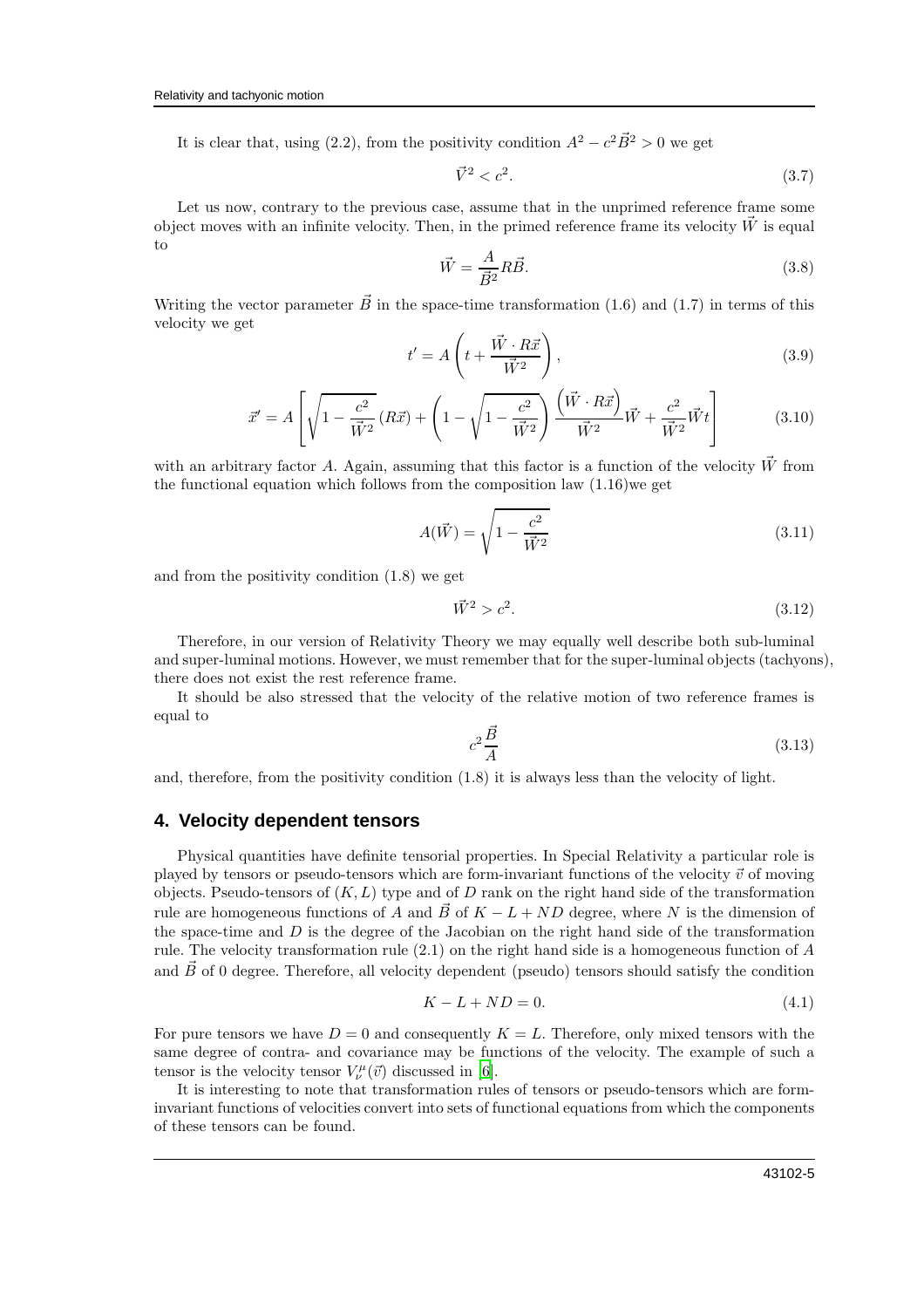## **5. Four-momentum of objects**

As an application of the presented formalism we shall construct the four-momenta for moving objects. For the contra-variant components of the four-momenta we have  $K = 1$ ,  $L = 0$ . Since a momentum is certainly velocity dependent on  $(3.1)$  it follows that in the four-dimensional spacetime we should have  $D = -1/4$ . Therefore, the contra-variant components  $P^{\mu}$  of the four-momenta transform as follows:

$$
P'^{0} = J^{-1/4} \left[ AP^{0} + \vec{B} \cdot \vec{P} \right], \tag{5.1}
$$

$$
\vec{P}' = J^{-1/4} \left[ c^2 (R\vec{B}) P^0 + \sqrt{A^2 - c^2 \vec{B}^2} (\vec{RP}) + \frac{A - \sqrt{A^2 - c^2 \vec{B}^2}}{\vec{B}^2} (\vec{B} \cdot \vec{P}) (\vec{RB}) \right],
$$
(5.2)

where  $J$  is the Jacobian (1.15). Assuming that momentum is a form-invariant function of the velocity, we get the following set of functional equations for the component of momentum

$$
P^{0}(\vec{V}') = J^{-1/4} \left[ AP^{0}(\vec{V}) + \vec{B} \cdot \vec{P}(\vec{V}) \right],
$$
\n
$$
\vec{P}(\vec{V}') = J^{-1/4} \left[ c^{2} (R\vec{B}) P^{0}(\vec{V}) + \sqrt{A^{2} - c^{2} \vec{B}^{2}} (R\vec{P}(\vec{V})) \right.
$$
\n
$$
+ \frac{A - \sqrt{A^{2} - c^{2} \vec{B}^{2}}}{\vec{B}^{2}} (\vec{B} \cdot \vec{P}(\vec{V})) (R\vec{B}) \right],
$$
\n(5.4)

where  $\vec{V}'$  is linked with  $\vec{V}$  by the transformation rule (2.1).

For the subluminal motions, assuming the unprimed reference frame  $\vec{V}=0$ , the velocity in the primed reference frame is given by (2.2). Therefore, for the 0-th component of the momentum we have

$$
P^{0}(\vec{V}) = \frac{1}{\sqrt{1 - \frac{\vec{V}^{2}}{c^{2}}}} \left[ P^{0}(0) + \frac{\vec{V} \cdot R\vec{P}(0)}{c^{2}} \right]
$$
(5.5)

and a more complicated expression for space components of the momentum. Here  $P^0(0)$  and  $\vec{P}(0)$ are arbitrary constants. Observing that energy should be an even function of velocity we should take  $P(0) = 0$  and then we end up with the four-momentum equal to

$$
P^{0}(\vec{V}) = \frac{P^{0}(0)}{\sqrt{1 - \frac{\vec{V}^{2}}{c^{2}}}},
$$
\n(5.6)

$$
\vec{P}(\vec{V}) = \frac{P^0(0)}{\sqrt{1 - \frac{\vec{V}^2}{c^2}}} \vec{V}.
$$
\n(5.7)

To have a standard expression for space components of a momentum we put  $P^0(0) = M$ , where M is the mass of the particle.

In the same way, for the covariant components of the four-momenta (for which  $K = 0$ ,  $L =$ 1,  $D = +1/4$  we get

$$
P_0(\vec{V}) = \frac{P_0(0)}{\sqrt{1 - \frac{\vec{V}^2}{c^2}}},\tag{5.8}
$$

and

$$
\vec{P}(\vec{V}) = -\frac{P_0(0)}{c^2} \frac{1}{\sqrt{1 - \frac{\vec{V}^2}{c^2}}} \vec{V}.
$$
\n(5.9)

We get a standard expression for the momentum provided

$$
P_0(0) = -Mc^2.
$$
\n(5.10)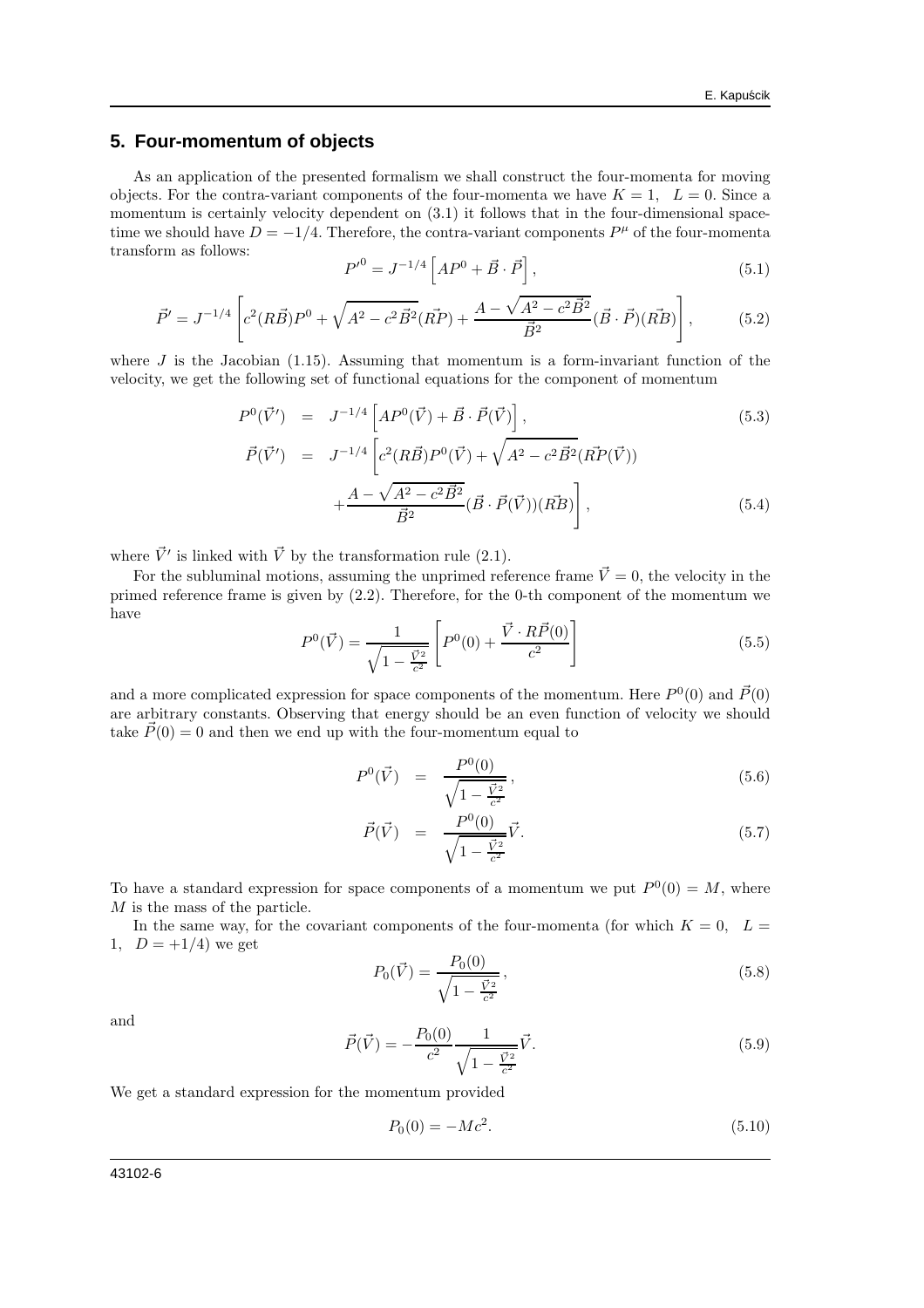For a superluminal motion, we have to use the basic transformations of space-time coordinates in the form of (2.9) and (2.10). Proceeding similarly as above we end up with the following expression for momentum

$$
P_0(\vec{W}) = \frac{P_0(0)}{\sqrt{1 - \frac{c^2}{\vec{W}^2}}} \tag{5.11}
$$

and

$$
\vec{P}(\vec{W}) = -\frac{P_0(0)\vec{W}}{\vec{W}^2\sqrt{1 - \frac{c^2}{\vec{W}^2}}}.
$$
\n(5.12)

However, in this case it is not worthy to write  $P_0(0)$  in terms of any mass parameter M as we did in (4.10) because for a tachyon there does not exist a rest frame in which we could measure its mass. From (4.11) and (4.12) we see that for  $\vec{W} \rightarrow \infty$  the component  $P_0$  remains finite while  $\vec{P}$ tends to zero. It is, therefore, suggestive to assume that  $P_0(0)$  is equal to some unknown kind of energy, for example, the dark energy present in the Universe.

### **Conclusion**

The present paper provides a firm theoretical basis for tachyonic physics. We have shown that superluminal motions are permitted by Special Relativity in the same way as the subluminal motions are. There is no doubt that Special Relativity does not forbid the existence of tachyons for which there do not exist frames of rest.

From the physical point of view, there arises the most important problem of experimental discovery of tachyons. In the forthcoming paper we shall argue that in the famous experiment by G. Nimtz [\[8](#page-6-8)] the tachyons were indeed created in the first part of the paraffin block as a result of interaction of the incoming photons with phonons. After traveling through the gap between paraffin blocks the tachyons are subsequently annihilated by phonons in the second block with the creation of the final photons.

### <span id="page-6-0"></span>**References**

- <span id="page-6-1"></span>1. Ugarov V.A., Special Theory of Relativity. Nauka, Moscow, 1977.
- <span id="page-6-2"></span>2. Hsu J.-P., Zhang Y.-Z., Lorentz and Poincare Invariance. World Scientific, Singapore, 2001.
- <span id="page-6-3"></span>3. Pais A., Subtle is Lord..., The Science and the Life of Albert Einstein. Oxford University Press, Oxford, 1982.
- <span id="page-6-4"></span>4. Barashenkov V.S., Kapuścik E., Foundation of Physics Letters, 2003, 16, 489–498.
- <span id="page-6-5"></span>5. Pyenson L., Archive for History of Exact Sciences, 2004, 17, 71.
- <span id="page-6-7"></span>6. Kapuścik E., Lanczewski T., Phys. Atom. Nuclei, 2009, 72, 809.
- <span id="page-6-6"></span>7. Good I.J., Lorentz matrices: A review, Int. J. Theor. Phys., 1995, 34, 779.
- <span id="page-6-8"></span>8. Nimtz G., Ann. Phys. – Leipzig, 1998, 7, 618.